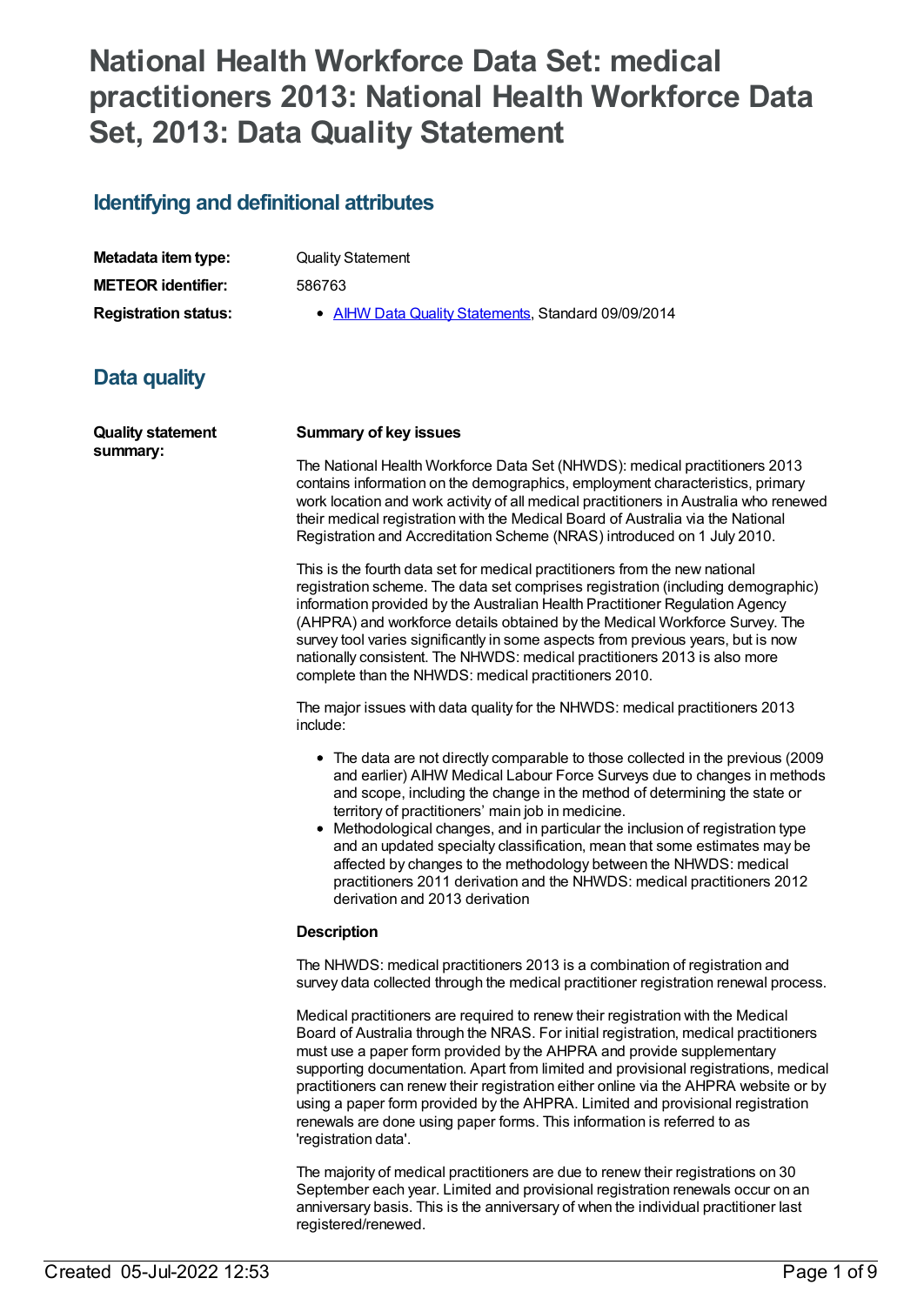Data collected at renewal include demographic information such as age, sex and country of birth; and details of health qualification(s) and registration status (see <http://www.medicalboard.gov.au/Registration/Types.aspx> and select link to Registration type and then Registration form).

#### **Survey data**

When medical practitioners renew their registration online they are also asked to complete an online version of the Medical Workforce Survey questionnaire. When medical practitioners renew their registration on a paper form, they are also asked to complete a paper version of the Medical Workforce Survey questionnaire.

#### **Database creation**

The AHPRA stores both the online registration data and the survey information in separate databases. They send these two de-identified data sets to the AIHW, where they are merged into a national data set.

The paper registration and survey forms are sent back to AHPRA, where the paper registration forms are scanned and merged with the data obtained from the online process. The AHPRA sent the paper survey forms to the Health Workforce Australia (HWA) to be scanned into a data set. HWA then sent this data set to AIHW for merging with the online survey forms and registration data, cleansing and adjustment for non-response to form a nationally consistent data set. The final data set is then known as the National Health Workforce Data Set: medical practitioners.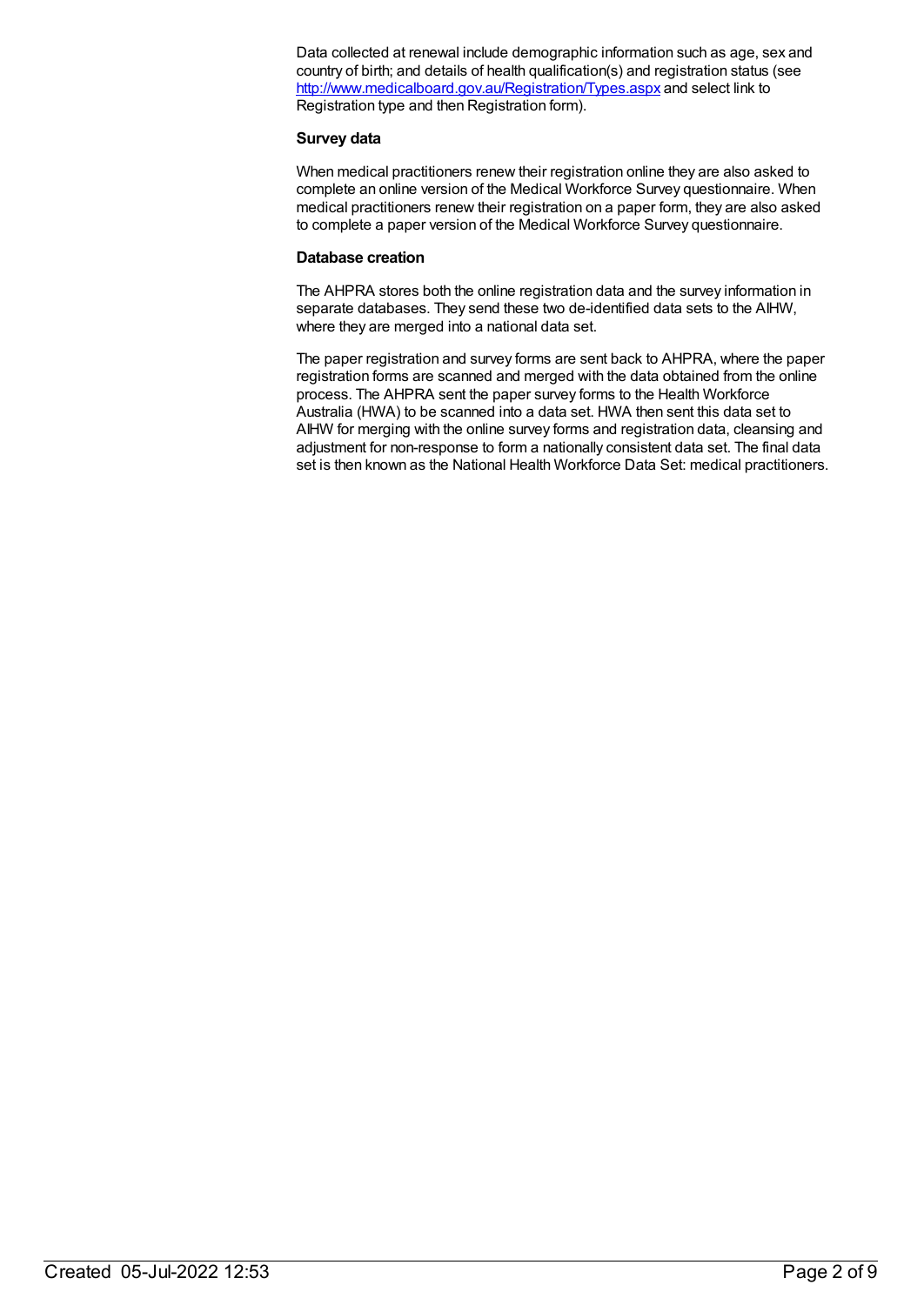**Institutional environment:** The Australian Institute of Health and Welfare (AIHW) is a major national agency set up by the AustralianGovernment under the *Australian Institute of Health and Welfare Act 1987* to provide reliable, regular and relevant information and statistics on Australia's health and welfare. It is an independent statutory authority established in 1987, governed by a management board, and accountable to the Australian Parliament through the Health portfolio.

> The AIHW aims to improve the health and wellbeing of Australians through better health and welfare information and statistics. It collects and reports information on a wide range of topics and issues, ranging from health and welfare expenditure, hospitals, disease and injury, and mental health, to ageing, homelessness, disability and child protection.

The AIHW also plays a role in developing and maintaining national metadata standards. This work contributes to improving the quality and consistency of national health and welfare statistics. The AIHW works closely with governments and non-government organisations to achieve greater adherence to these standards in administrative data collections to promote national consistency and comparability of data and reporting.

One of the main functions of the AIHW is to work with the states and territories to improve the quality of administrative data and, where possible, to compile national datasets based on data from each jurisdiction, to analyse these data sets and to disseminate information and statistics.

The *Australian Institute of Health and Welfare Act 1987*, in conjunction with compliance to the *Privacy Act 1988* (Cth), ensures that the data collections managed by the AIHW are kept securely and under the strictest conditions with respect to privacy and confidentiality. For further information, see the AIHW website <http://www.aihw.gov.au>.

The AHPRA is the organisation responsible for the implementation of the NRAS across Australia. The AHPRA works with the National Health Practitioner Boards to regulate health practitioners in the public interest and to ensure a competent and flexible health workforce that meets the current and future needs of the Australian community.

The HWA were responsible for the development of the workforce surveys.

The AIHW receives registration (including demographic) information on medical practitioners via the mandatory national registration process administered by the AHPRA and the voluntary Medical Workforce Survey data collected at the time of registration renewal. The registration and workforce survey data are combined, cleansed and adjusted for non-response to form a national data set known as NHWDS: medical practitioners 2013. The AIHW is the data custodian of the NHWDS: medical practitioners 2013.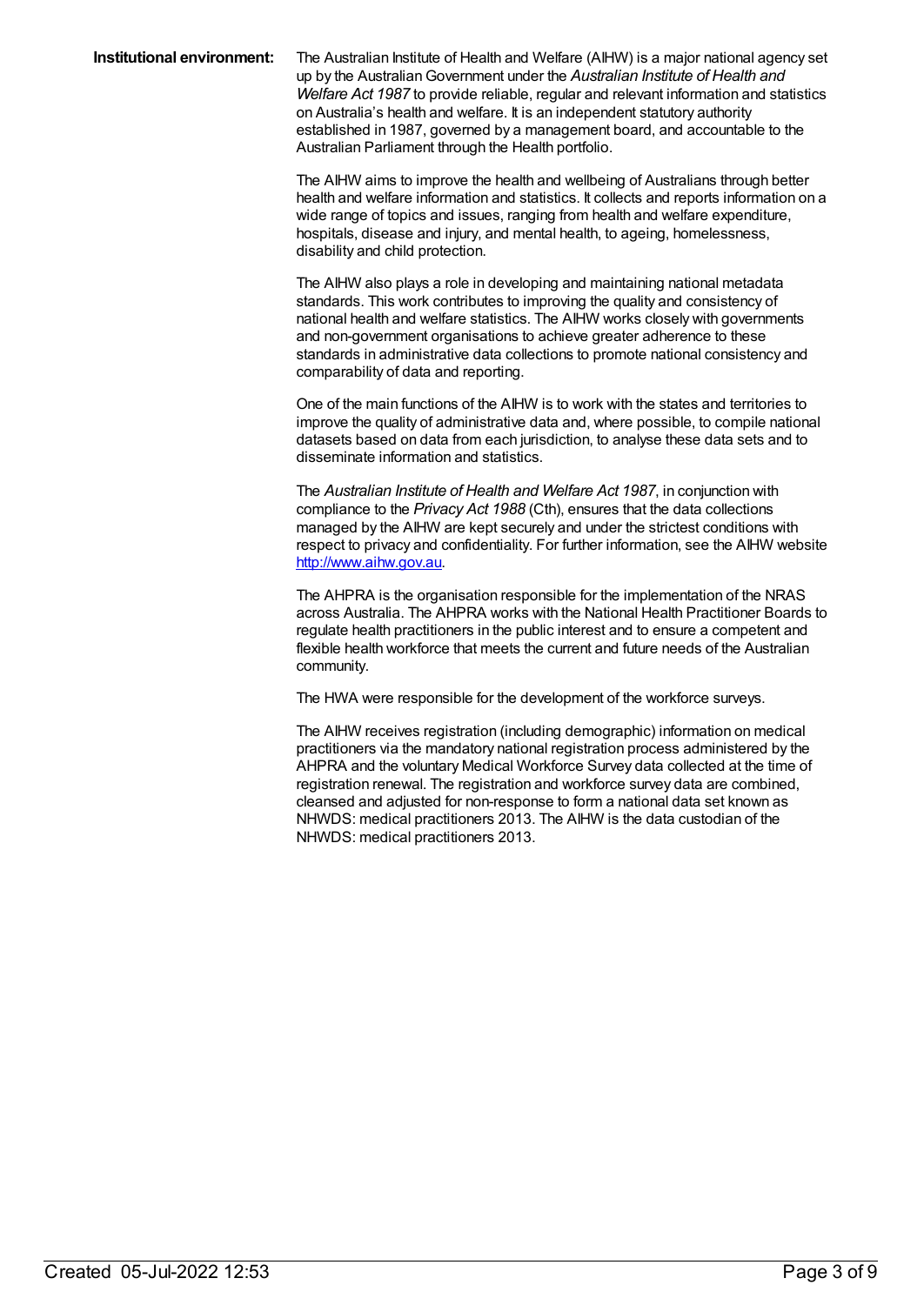| <b>Timeliness:</b>                      | The NHWDS: medical practitioners 2013 is produced from the national registration<br>renewal process, conducted from early August to 30 September 2013. Although the<br>reference time is notionally the renewal date, 30 September 2013, legislation<br>allows for a 1 month period of grace. Thus, the final registration closure date is 1<br>month after the renewal date. The AHPRA allows a further 2 weeks to allow for mail<br>and data entry delays for completeness. Consequently the extraction of data occurs<br>a month and a half after the renewal date ('the extraction date'). |
|-----------------------------------------|------------------------------------------------------------------------------------------------------------------------------------------------------------------------------------------------------------------------------------------------------------------------------------------------------------------------------------------------------------------------------------------------------------------------------------------------------------------------------------------------------------------------------------------------------------------------------------------------|
|                                         | The Medical Workforce Survey was collected between 1 July and 30 September<br>2013, as it is administered as part of the registration renewal process. The<br>exceptions to this timetable were in relation to limited and provisional registrations,<br>where registrants are renewed on the anniversary of their commencement. These<br>responses were included with the regular survey respondents.                                                                                                                                                                                         |
|                                         | Due to delays with finalisation of data extraction from the new national registration<br>system, complete and final data were provided to the AIHW later than originally<br>scheduled.                                                                                                                                                                                                                                                                                                                                                                                                         |
|                                         | The data needed joint reviews by the AHPRA, the AIHW and the HWA to manage<br>the range of considerations and data quality issues. This review process improved<br>data quality, data definitions, metadata and data cleansing. This process delayed<br>the supply of data but improved the overall quality.                                                                                                                                                                                                                                                                                   |
|                                         | The AIHW expected to receive both the registration and workforce survey data<br>simultaneously at the end of December 2013. Due to the factors above, the AIHW<br>received complete useable registration and workforce survey data from the<br>AHPRA in February 2014. The AHPRA have indicated that future data provision is<br>anticipated to be timely and provided six weeks from the close of registration on 30<br>September.                                                                                                                                                            |
| <b>Accessibility:</b>                   | Results from the NHWDS: medical practitioners 2013 are published on the AIHW<br>website at http://www.aihw.gov.au/workforce/medical/.                                                                                                                                                                                                                                                                                                                                                                                                                                                          |
|                                         | Users can request data not available online or in reports through the AIHW data<br>request management system http://www.aihw.gov.au/custom-data-request-service/<br>or via the Media and Strategic Engagement Unit on (02) 6244 1032 or via email to<br>info@aihw.gov.au. Requests that take longer than half an hour to compile are<br>charged for on a cost-recovery basis.                                                                                                                                                                                                                  |
|                                         | Access to the master unit record files may be requested through the AIHW Ethics<br>Committee.                                                                                                                                                                                                                                                                                                                                                                                                                                                                                                  |
| Interpretability:                       | Descriptions of data items in the National Health Workforce Data Set: medical<br>practitioners 2013 are available on request from the Expenditure and Workforce<br>Unit at the AIHW.                                                                                                                                                                                                                                                                                                                                                                                                           |
|                                         | The survey used by medical practitioners is available from the AIHW website<br>http://www.aihw.gov.au/workforce/medical/.                                                                                                                                                                                                                                                                                                                                                                                                                                                                      |
| <b>Relevance:</b><br>Scope and coverage |                                                                                                                                                                                                                                                                                                                                                                                                                                                                                                                                                                                                |
|                                         | The NHWDS: medical practitioners 2013 contain registration details of all<br>registered medical practitioners in Australia at 30 September 2013.                                                                                                                                                                                                                                                                                                                                                                                                                                               |
|                                         | Medical practitioners are required by law to be registered with the Medical Board<br>of Australia and must complete the formal registration renewal form(s) to practise in<br>Australia. This is the compulsory component of the renewal process.                                                                                                                                                                                                                                                                                                                                              |
|                                         | The Medical Workforce Survey is voluntary and only practitioners who are on the<br>register at the time of the survey and required to renew their registration receive a<br>questionnaire for completion. New registrants registering outside the registration<br>renewal period will not receive a survey form. These practitioners will receive a<br>survey form when they renew their registration the following year, during the<br>registration renewal period.                                                                                                                           |
| <b>Accuracy:</b>                        | Response rates and mode                                                                                                                                                                                                                                                                                                                                                                                                                                                                                                                                                                        |
|                                         | The NHWDS: medical practitioners 2013 contains registration details of all<br>registered medical practitioners in Australia at 30 September 2013.                                                                                                                                                                                                                                                                                                                                                                                                                                              |
|                                         | The data set also contains workforce information for registered medical                                                                                                                                                                                                                                                                                                                                                                                                                                                                                                                        |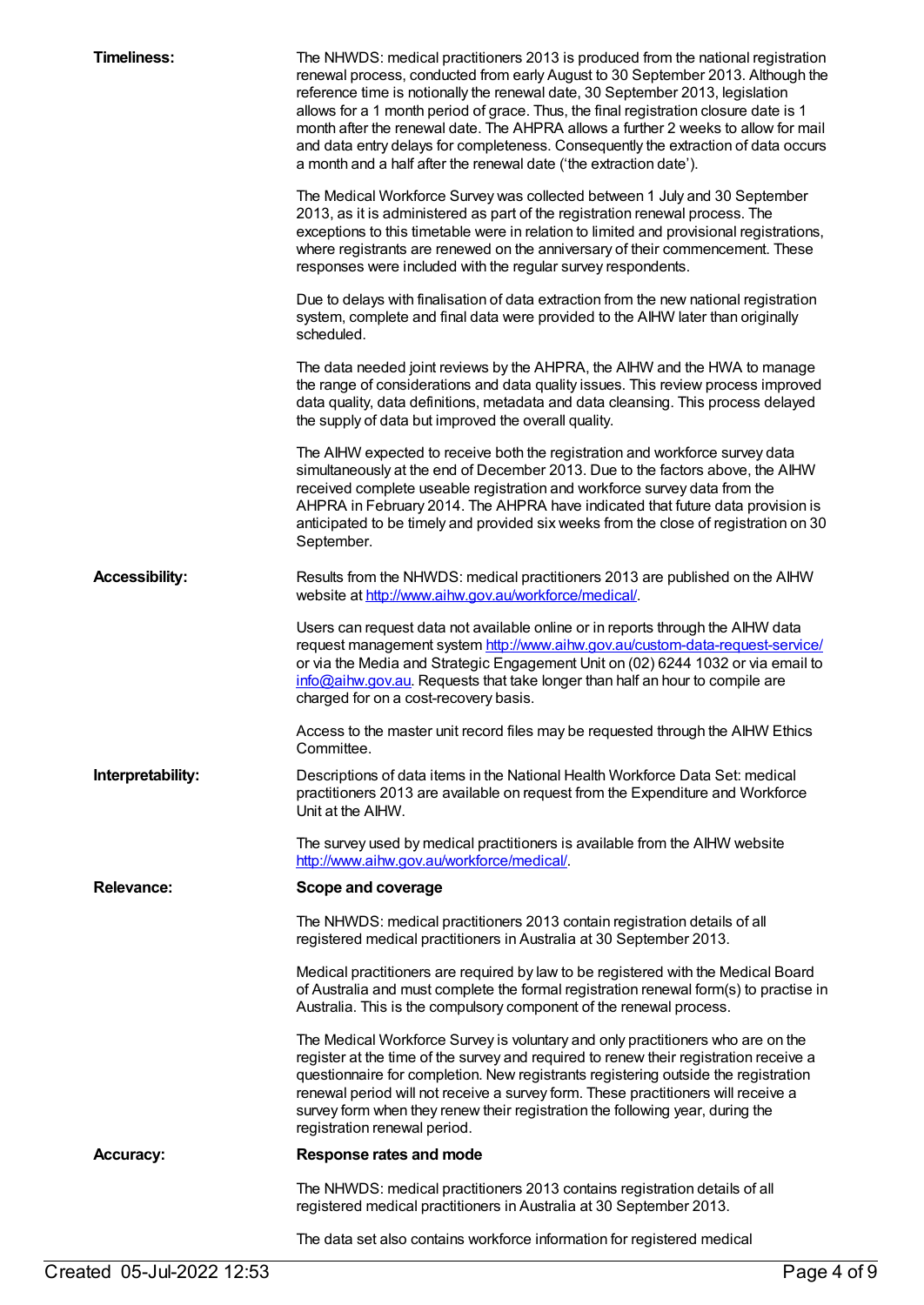practitioners who completed the Medical Workforce Survey. The overall response rate to the 2013 survey was 88.6%. That is, the number of responses to the survey represented 88.6% of registered medical practitioners. Of these responses, 94.7% completed the 2013 version of the survey online, 5.1% completed the 2013 version of the survey on paper and 0.2% completed the 2012 version of the survey on paper. The group with the lowest response rate was limited registrants (4,691 registrations with a response rate of 20.6%) who only complete paper survey forms on the anniversary of their first registration. As a result not only do they have a low response rate but they are more likely to complete the 2012 version of the survey on paper. This significantly affects the reliability of estimates for these small subgroups.

#### **Registration data fromthe NRAS**

Some data items collected as part of the previous AIHW Medical Labour Force Survey, such as date of birth, sex and specialty of practice, are now data items included as part of the registration and renewal process.

The NRAS allows a medical practitioner to record more than one specialty, with up to 5 specialties recorded in 2013. However, the *Health Practitioner Regulation National Law2009* does not require or enable practitioners to identify their primary speciality. The survey now includes the reporting of hours worked in each specialty. The hours reported (where available) were used to determine which specialty was the primary specialty. In the 2012 survey, practitioners were asked to choose their main specialty on the basis of hours worked. However, many respondents in 2012 may have chosen the specialty they primarily identified with rather than the specialty they actually worked the most hours in.

For medical practitioners with General practice specialty and another specialty, they may have not have regarded general practice as a specialty. In the 2012 survey, many of these practitioners identified the other specialty rather than General practice. In 2013, when asked to identify the hours worked in each specialty, many practitioners with both General practice specialty and another specialty identified more hours worked in the General practice specialty. This affects mainly specialties like Sports medicine and Addiction medicine which are commonly held in combination with the General practice specialty.

#### **Medical Workforce Survey 2013 sample**

All registered medical practitioners are provided a survey form upon renewal of their registration each year. Some initial registrants may not receive a survey if they are not required to renew within the target period.

#### **Medical Workforce Survey 2013 design**

In 2013, the online survey questionnaire included for the first time electronic sequencing of questions to automatically guide the respondent to the next appropriate question based on previous responses.

In previous surveys and in the paper version of the survey respondents may have made inconsistent responses. For instance, respondents not correctly following the sequencing instructions for the employment questions may be assigned to an incorrect workforce status or not assigned a status, due to incomplete data.

#### **Inconsistencies between workforce survey and registration data**

There were a number of inconsistencies between the data sourced from the NRAS and the workforce survey data.

In the survey, a number of medical practitioners self-reported the principal area in their main job as 'specialist' but had no accredited specialty in their registration details or were accredited as general practitioners. A number of these practitioners were found upon closer inspection to have overseas specialist qualifications with limited registration status and also to have answered 'specialist-in-training' questions. Under the *Health Practitioner Regulation National Law2009*, specialist registration is available only to medical practitioners who have been assessed by an Australian Medical Council accredited specialist college as being eligible for fellowship. Fellowship is not a pre-requisite for specialist registration.

The Australian Health Workforce Ministerial Council has approved a list of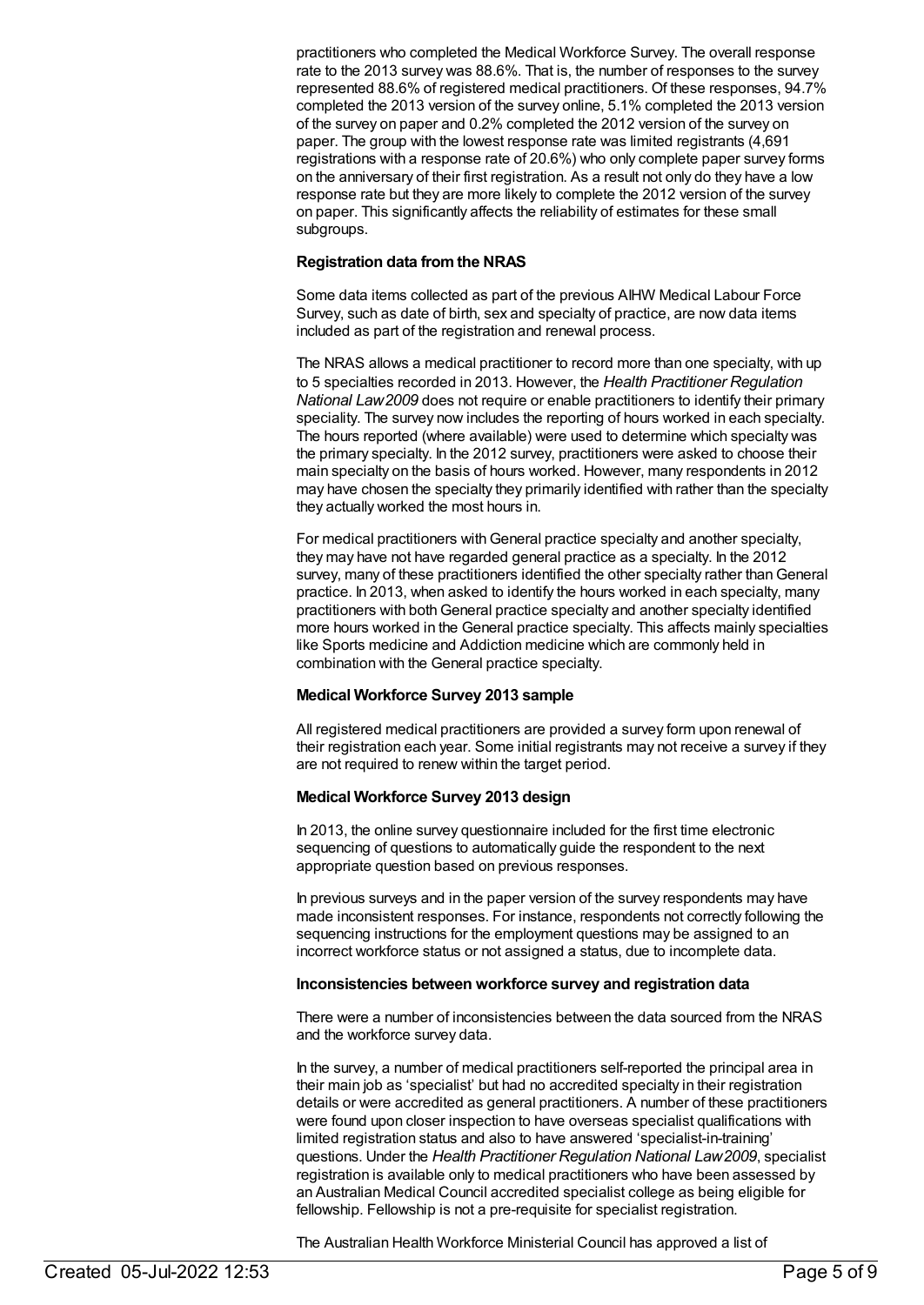specialties, fields of specialty practice and specialist titles.

Another small number were found to have surrendered their specialist registration between the time of the survey and the extraction of the registration data.

The 'location of principal practice' recorded in the registration data was often different from the corresponding details of a practitioners' main job as self-reported in the survey. This may reflect temporary movement. For example, 10.3% more medical practitioners have the Northern Territory as their derived state/territory (largely based on state/territory of main job in week before survey) than have it as their principal practice location on the AHPRA database.

The decision was therefore taken to use a derived location based firstly on 'main job' information, then on 'principal practice location' if the main job location was missing, and subsequently on residential address if the principal practice location was also missing. This derived state and territory of main job is used in all published tables except where otherwise stated. As a consequence of this methodology, medical practitioners who were working overseas but maintained a contact address in Australia have been allocated in state and territory tables to the state or territory where that contact address was, though the majority of them remained classified as 'overseas'.

#### **Structure and format of data items**

Due to unstructured data entry formats, a number of items in the NHWDS: medical practitioners 2013 which required a numeric value contained text string responses. Where possible, these were recoded to the appropriate numeric value, but this was not possible in all instances. For example, some post code fields contained values other than valid post codes, such as text strings and overseas postal identifiers. Conversely, suburb fields sometimes contained invalid suburb names, 4-digit codes resembling postcodes, hospital names and even complete street addresses. These issues are complicated where people reported inconsistent combinations of working in particular Australian states, postcodes similar to Australian postcodes, and suburbs that were clearly not in Australia—for example, in Auckland, New Zealand. Where state and postcode information did not agree, the suburb was used to look up a postcode and this was used to decide which of the two were more likely to be correct. Overseas locations had their postcode manually set to 9998 for statistical purposes. This process was aided by the AHPRA adding a country field to all addresses supplied to the AIHW for the first time in 2013.

#### **Estimation procedures**

The AIHW uses registration data together with survey data to derive estimates of the total medical practitioner workforce. Not all medical practitioners who receive a survey respond, because it is not mandatory to do so. In deriving the estimates, two sources of non-response to the survey are accounted for:

- item non-response—occurs as some respondents return partially completed surveys. Some survey records were so incomplete that it was decided to omit them from the reported survey data.
- survey non-response—occurs because not all registered medical practitioners who receive a questionnaire respond.

Imputation methods are used to account for item non-response and survey nonresponse.

#### *Imputation: estimation for item non-response*

The imputation process involves an initial examination of all information provided by a respondent. If possible, a reasonable assumption is made about any missing information based on responses to other survey questions. For example, if a respondent provides information on hours worked and the area in which they work, but leaves the workforce question blank, it is reasonable to assume that they were employed.

Missing values remaining after this process are considered for their suitability for further imputation. Suitability is based on the level of non-response to that item.

In imputation, the known probabilities of particular responses occurring are used to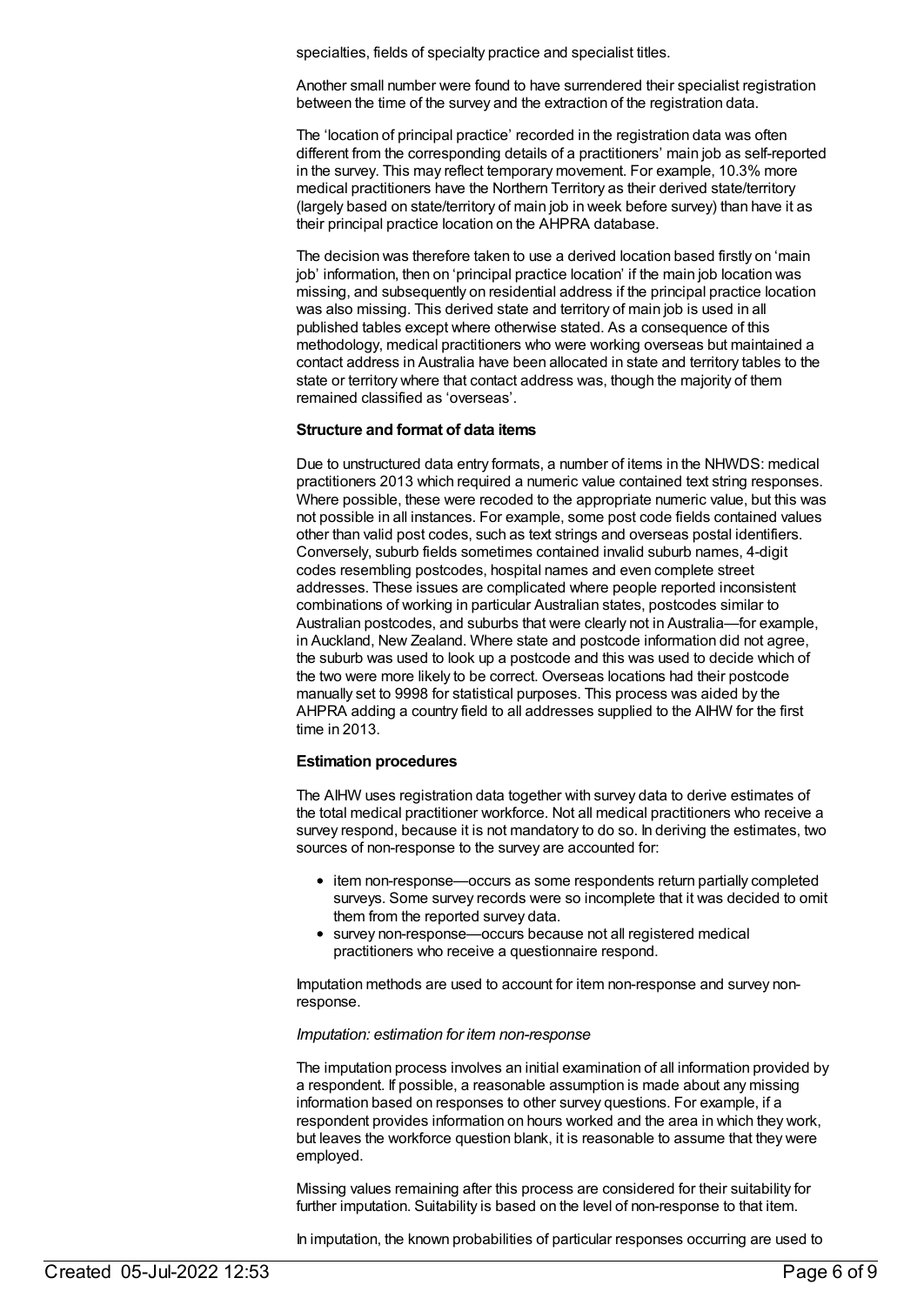assign a response to each record. Imputed values are based on the distribution of responses occurring in the responding sample. Therefore, fundamental to imputing missing values for survey respondents who returned partially completed questionnaires is the assumption that respondents who answer various questions are similar to those who do not.

Age values within each state and territory of principal practice are first imputed to account for missing values. Other variables deemed suitable for this process were then imputed. These include hours worked in the week before the survey, principal role of main job, principal area of main job in medicine and work setting of main job.

#### *Imputation: estimation for survey non-response*

In 2013, the methodology for survey non-response was changed from a weightingbased methodology to a randomised sequential hot deck-based imputation similar to that used for imputing unreported hours in previous years.

The data was sorted into strata so that imputations were made using survey data from records that have similar registration details. The strata used for imputation were registration type (with limited registrants grouped together and specialist registrants grouped with those who also had general registration), a derived primary specialty categorisation, sex, age group, remoteness area and state, in that order.

Donor records were spaced evenly within strata to ensure records were used within the strata an equal number of times plus or minus 1, and that most strata within the hot deck were restricted to within strata imputations. For example, if there were 5 respondents and 12 non-respondents in a cell, the expected number of uses would be 2.4, resulting in each donor being used either 2 or 3 times. This is almost equivalent to a weighting strategy, except that instead of all the data being weighted only the non-registration data are weighted.

Because the data were imputed and not weighted, some data may be affected in different ways from that previously published. For example, because a practitioner's location of main job is most likely to be the same as their registration address, this has been used for the location estimation of non-respondents. Using this estimate rather than weighting will improve the accuracy of estimates for small geographic areas, as previously weighted data would scale up data for individuals across the state/territory and the registration information for records would not be taken into account.

For variables not used in the imputation (that is, all variables other than the registration type, derived specialty, remoteness area, state and territory of principal practice, age and sex), it is assumed, for estimation purposes, that respondents and non-respondents have the same characteristics. If the assumption is incorrect, and non-respondents are different from respondents, then the estimates will have some bias. The extent of this cannot be measured without obtaining more detailed information about non-respondents.

#### **Coherence: Workforce Survey 2013—coherence with previous data**

Previously published data for 2011 and 2010 included provisional registrants in the weighting benchmarks as they were not separately weighted or identified in analysis. As a result, growth between 2011 and 2012 is understated by the order of 3.6%.

There were a number of additional questions and additions to questions in the survey between 2012 and 2013 but very few other changes between the Medical Workforce Survey data for 2012 and 2013, so most data are considered comparable, though 2013 data do provide additional detail in some cases.

There were many issues with the 2010 survey data, especially multiple supplies and revisions to the scope of data as well as the lack of data from Queensland and Western Australia. Queensland and Western Australia were consequently removed from the workforce tables in the 2010 publication.

Due to the above issues, only minimal comparisons between the 2010 and other data can be made, and 2010 is generally excluded from analysis.

Medical labour force data published by the AIHW before the establishment of the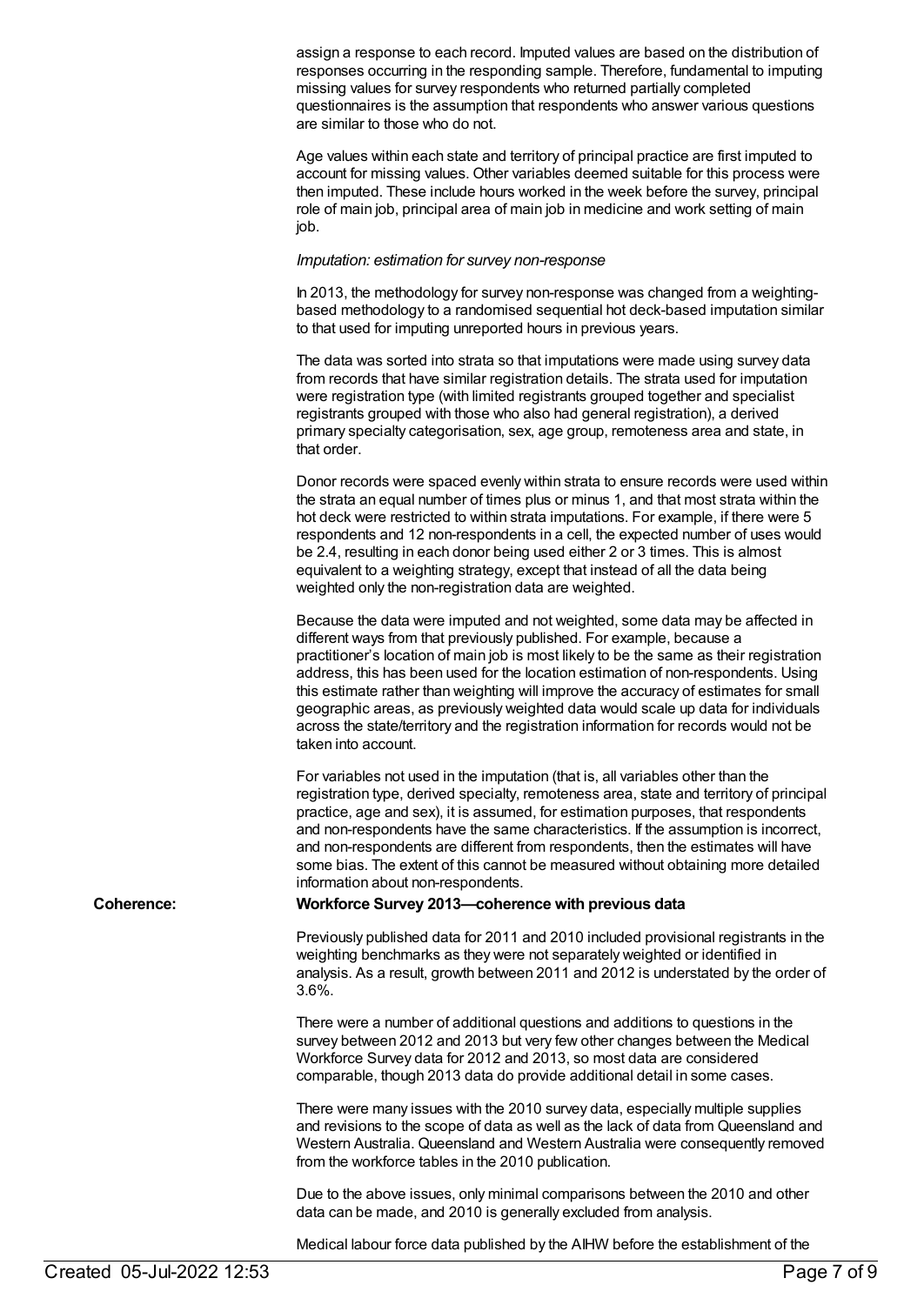NRAS in 2010 was the result of collated jurisdiction-level occupation-specific surveys (referred to as the AIHW Medical Labour Force Survey). The Medical Workforce Survey from 2010 to 2013, collect similar data items to the AIHW Medical Labour Force Survey; however, the survey methodology has changed, as has the method of obtaining benchmark data on which the numbers of total registrations are based. With the establishment of the AHPRA, there is one source of benchmark data instead of 8, and there is less chance of inconsistency between states and territories and years in the scope of benchmark data.

The scope and coverage of the Medical Workforce Survey from 2010 to 2013 are also different to that of the previous surveys because in some states and territories not all types of registered medical practitioners were sent a survey form.

Date of birth, country of initial qualification, specialty of practice and sex are some data items previously collected by the AIHW Medical Labour Force Survey, but now collected by the NRAS. However, data for some of these items are either incomplete or inaccurate (see 'Accuracy'). Supplementary questions were added in 2012 to collect country of first qualification and country of first specialist qualification in the survey. In 2013, the list of countries was expanded and year of graduation from medical school was added to the survey.

Speciality of practice, from 2010 to 2013, was extracted at the time of registration renewal by the AHPRA from the NRAS data of legally recognised specialties. Before 2010, main specialty of practice information was self-reported from a set of statistical categories by registered medical practitioners in the AIHW Medical Labour Force Survey.

The NRAS does not identify main specialty. There are also significant differences in the classification of categories of specialty of practice used in the NHWDS: medical practitioners from 2010 to 2013 compared with that used in the previous AIHW Medical Labour Force Survey reports. There are 84 valid legally-defined specialties and subspecialties in the NHWDS: medical practitioners, (for example: 'cardiologist (physician)' and 'general practice'), while there were over 50 specialties published in the previous AIHW Medical Labour Force Survey reports.

A new question was included in the 2012 survey to allow a primary specialty to be derived at the detailed level. Primary specialties in 2010 and 2011 were derived using their recorded specialties and information from the AIHW Medical Labour Force Survey 2009.

Thus, comparison of 2012 and 2013 specialty data with results from earlier surveys should be treated with caution.

A change in the response options for the question about 'principal area of main job in medicine', from 'GP/primary care practitioner' before 2010 to 'general practitioner' in 2011 and 2012 has impacts on the comparability of these responses over time, and time-series data should be used with caution. This may also have led to the observed increase in responses in the 'other clinician' category.

Further refinement to the question has led to extra explanatory text being included in the survey, with the survey response for 2013 reading 'general Practitioner (GP) (excluding AGPT program trainees)'. Similarly the Specialist in training category now reads 'specialist in training (including AGPT program trainees)'. The AIHW estimates that of the order of a thousand medical practitioners have probably answered 'specialist in training (including AGPT program trainees)' rather than 'general Practitioner (GP) (excluding AGPT program trainees)' when they may have answered differently without the explanatory text.

The 'hospital non-specialist' category changed to 'hospital non-specialist (including pre-vocational doctors)' in 2013, but the AIHW cannot see any evidence in the data for a significant effect.

Work setting response categories in the current survey are similar to those before 2010. The current categories are more detailed and directed towards service provision; for example, there are three categories of private practice ('solo', 'group' and 'locum') compared with only one available before 2010. While in 2010 and 2011 the survey form provided a distinction between 'outpatient' and 'other hospital' settings, the 2012 question included only 'hospital' as a response category. The 2013 survey provided a distinction between 'outpatient' and 'other